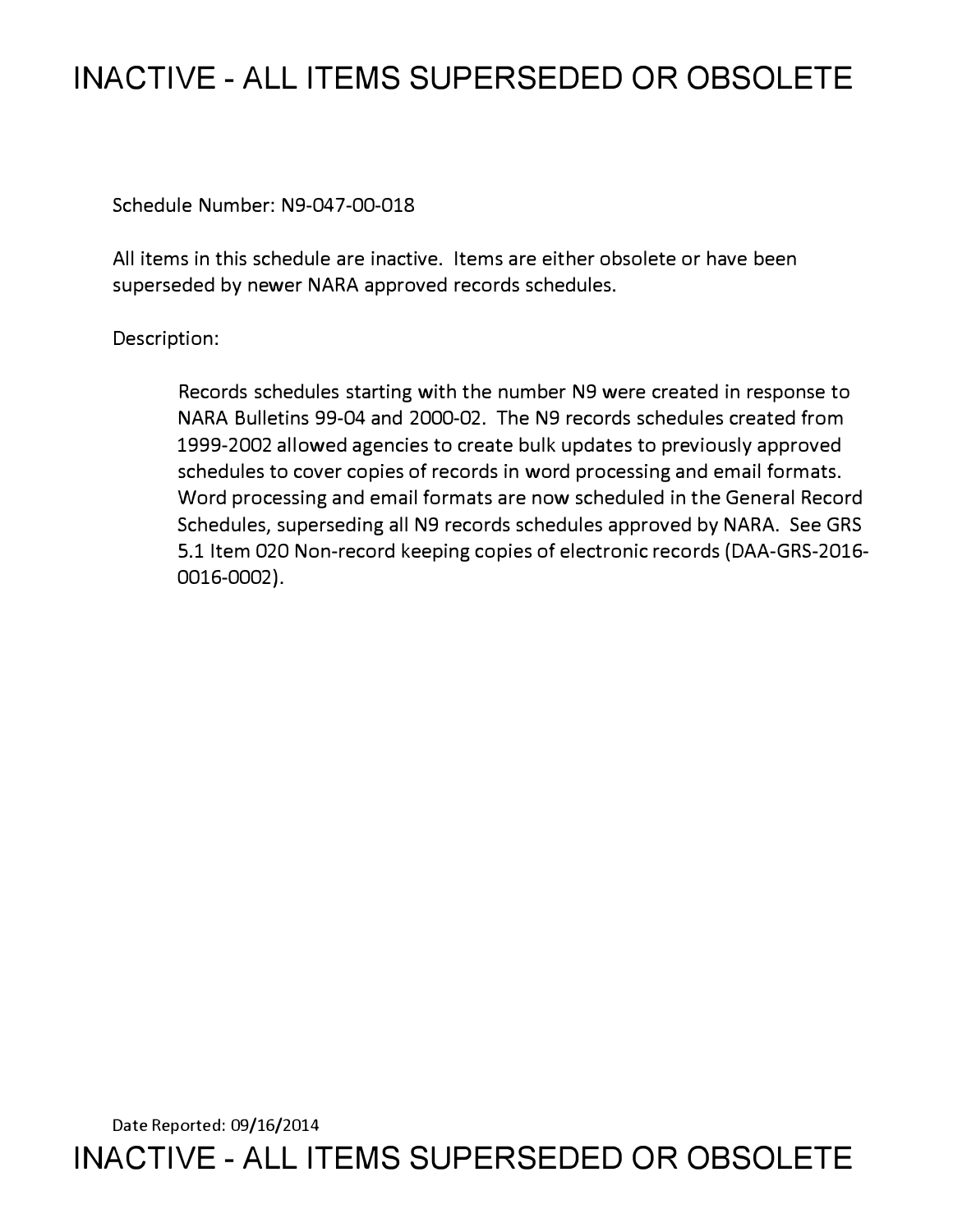| <b>REQUEST FOR RECORDS DISPOSITION AUTHORITY</b>                                                  |                                                                 |  |                                                                                                                                                                                                                                                                                                                                                                                                                                                                                |                                                                                                                                                                                      | <b>JOB NUMBER</b>                                |                                           |  |
|---------------------------------------------------------------------------------------------------|-----------------------------------------------------------------|--|--------------------------------------------------------------------------------------------------------------------------------------------------------------------------------------------------------------------------------------------------------------------------------------------------------------------------------------------------------------------------------------------------------------------------------------------------------------------------------|--------------------------------------------------------------------------------------------------------------------------------------------------------------------------------------|--------------------------------------------------|-------------------------------------------|--|
|                                                                                                   |                                                                 |  |                                                                                                                                                                                                                                                                                                                                                                                                                                                                                |                                                                                                                                                                                      | $\frac{NQ - 47 - 00 - 18}{\text{Date received}}$ |                                           |  |
| NATIONAL ARCHIVES & RECORDS ADMINISTRATION<br>To<br>8601 ADELPHI ROAD COLLEGE PARK, MD 20740-6001 |                                                                 |  |                                                                                                                                                                                                                                                                                                                                                                                                                                                                                | JAN 1 0 2000                                                                                                                                                                         |                                                  |                                           |  |
| FROM (Agency or establishment)<br>1<br><b>Social Security Administration</b>                      |                                                                 |  |                                                                                                                                                                                                                                                                                                                                                                                                                                                                                | <b>NOTIFICATION TO AGENCY</b>                                                                                                                                                        |                                                  |                                           |  |
| <b>MAJOR SUBDIVISION</b><br>2                                                                     |                                                                 |  |                                                                                                                                                                                                                                                                                                                                                                                                                                                                                |                                                                                                                                                                                      |                                                  |                                           |  |
|                                                                                                   |                                                                 |  |                                                                                                                                                                                                                                                                                                                                                                                                                                                                                | In accordance with the provisions of $44 \cup S \cup C$ 3303a, the<br>disposition request, including amendments, is approved<br>except for items that may be marked "disposition not |                                                  |                                           |  |
| <b>MINOR SUBDIVISION</b><br>3                                                                     |                                                                 |  |                                                                                                                                                                                                                                                                                                                                                                                                                                                                                | approved" or "withdrawn" in column 10                                                                                                                                                |                                                  |                                           |  |
| NAME OF PERSON WITH WHOM TO<br><b>TELEPHONE NUMBER</b><br>5<br>4<br><b>CONFER</b>                 |                                                                 |  |                                                                                                                                                                                                                                                                                                                                                                                                                                                                                | <b>DATE</b><br><b>ARCHIVIST OF THE UNITED STATES</b>                                                                                                                                 |                                                  |                                           |  |
| <b>Stanley Nusenko</b>                                                                            |                                                                 |  | 410/965-8987<br>FAX 410/966-1704                                                                                                                                                                                                                                                                                                                                                                                                                                               | $5 - 8 - 00$                                                                                                                                                                         |                                                  |                                           |  |
| <b>AGENCY CERTIFICATION</b><br>6                                                                  |                                                                 |  | I hereby certify that I am authorized to act for this agency in matters pertaining to the disposition of its records and that the<br>records proposed for disposal on the attached _______ page(s) are not needed now for the business for this agency or will not be<br>needed after the retention periods specified, and that written concurrence from the General Accounting Office, under the<br>provisions of Title 8 of the GAO Manual for Guidance of Federal Agencies, |                                                                                                                                                                                      |                                                  |                                           |  |
| $\triangleright$ is not required<br>is attached, or                                               |                                                                 |  |                                                                                                                                                                                                                                                                                                                                                                                                                                                                                | has been requested                                                                                                                                                                   |                                                  |                                           |  |
| SIGNATURE OF AGENCY REPRESENTATIVE<br><b>DATE</b>                                                 |                                                                 |  |                                                                                                                                                                                                                                                                                                                                                                                                                                                                                | <b>TITLE</b>                                                                                                                                                                         |                                                  |                                           |  |
| 11/23/99<br>Frank T.C.                                                                            |                                                                 |  |                                                                                                                                                                                                                                                                                                                                                                                                                                                                                | SSA Records Officer                                                                                                                                                                  |                                                  |                                           |  |
| 7 ITEM NO                                                                                         | 8 DESCRIPTION OF ITEM AND PROPOSED DISPOSITION                  |  |                                                                                                                                                                                                                                                                                                                                                                                                                                                                                |                                                                                                                                                                                      | 9 GRS OR<br>SUPERSEDED JOB<br><b>CITATION</b>    | <b>10 ACTION TAKEN</b><br>(NARA USE ONLY) |  |
|                                                                                                   | Payroll and Time-and-attendance Files                           |  |                                                                                                                                                                                                                                                                                                                                                                                                                                                                                |                                                                                                                                                                                      |                                                  |                                           |  |
|                                                                                                   | (See attached submission in response to<br>NARA Bulletin 99-04) |  |                                                                                                                                                                                                                                                                                                                                                                                                                                                                                |                                                                                                                                                                                      |                                                  |                                           |  |
|                                                                                                   |                                                                 |  |                                                                                                                                                                                                                                                                                                                                                                                                                                                                                |                                                                                                                                                                                      |                                                  |                                           |  |
|                                                                                                   | JUN 21 2000<br>115-109                                          |  | Copy to: agency<br><b>FREVIOUS EDITION NOT USABLE</b>                                                                                                                                                                                                                                                                                                                                                                                                                          |                                                                                                                                                                                      |                                                  | STANDARD FORM 115 (REV 3-91)              |  |

 $\hat{\textbf{z}}$ 

 $\label{eq:2.1} \frac{1}{\sqrt{2\pi}}\left(\frac{1}{\sqrt{2\pi}}\right)^{2/3} \left(\frac{1}{\sqrt{2\pi}}\right)^{2/3} \left(\frac{1}{\sqrt{2\pi}}\right)^{2/3}$ 

 $\alpha_{\rm{max}}=0.5$ 

 $\epsilon$  $\sim$ 

٠

 $\bullet$ 

 $\sigma_{\rm{max}}=1.4$  and

 $\overline{a}$ 

 $\mathbf{r}$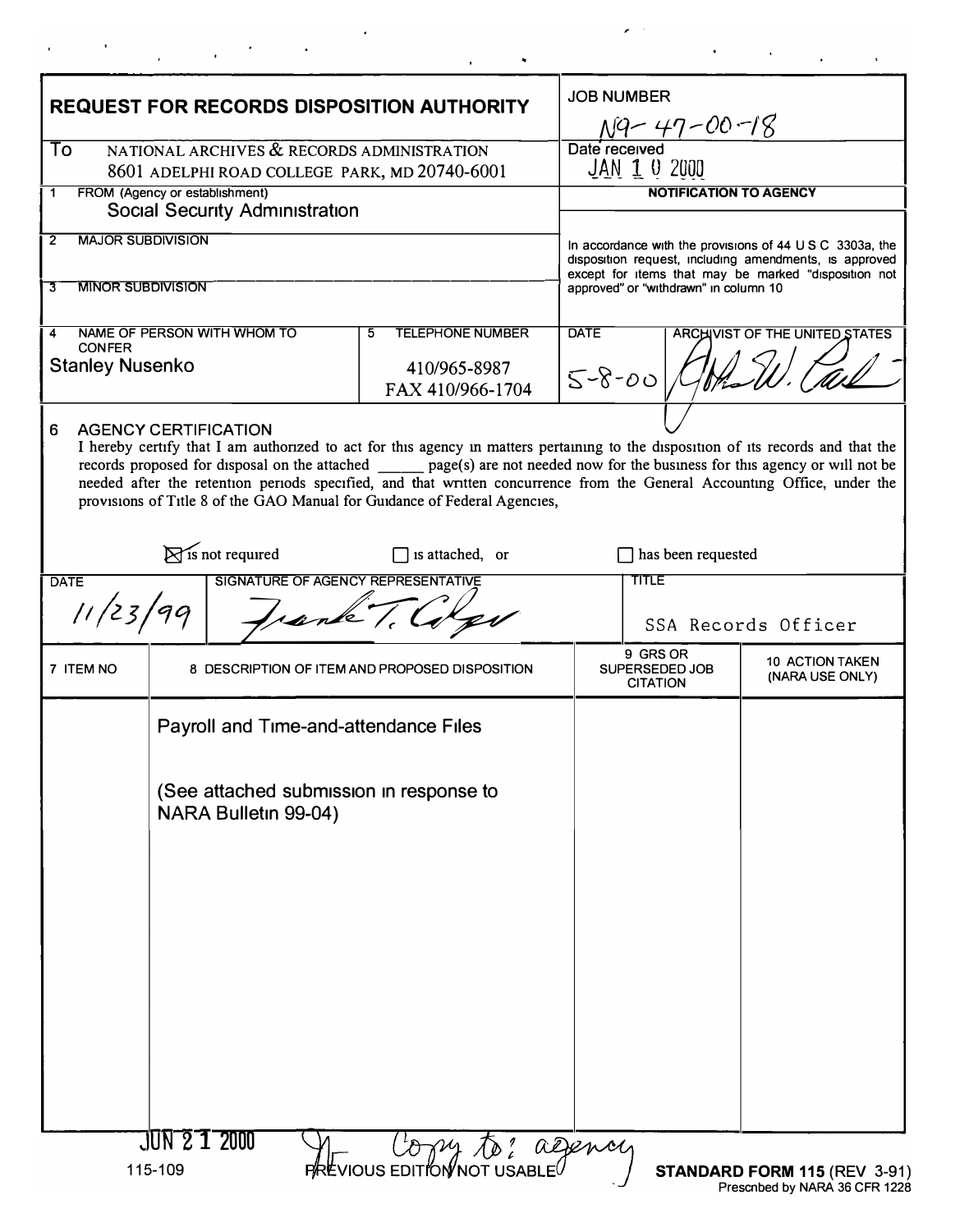## **MODEL II FINAL**

 $\mathbf{r}$ 

### **OFFICE OF PUBLICATIONS AND LOGISTICS MANAGEMENT SOCIAL SECURITY ADMINISTRATION**

### PAYROLL AND TIME-AND-ATTENDANCE FILES

Records accumulated by Office of Financial Policy and Operations

- a Electromc copies created on electromc mail and word processing systems for all PAY ADMINISTRATION FILES under the PAY file code for all series covered by NARA Disposition Job numbers
	- I Electromc copies created on electromc mail and word processmg systems for all Authorized Timekeeper Cards, which is a card file that identifies those SSA employees authonzed to act as official timekeepers under PAY file code for all senes covered by NARA Disposition Job number  $[NC1-47-81-13(3 b)]$ , (1 item, 1 temporary)

Disposition Destroy after a recordkeeping copy has been produced

2 Electromc copies created on electromc mail and word processmg systems for all Certifying Officer Files, which consist of the signature card for those SSA employees authonzed to certify to the Treasury Department schedules of payment under the PAY file code for all series covered by NARA Disposition Job number [NCl-47-81-13 (3 c )], (1 item, 1 temporary)

Disposition Delete after 3 years

- b Electromc copies created on electromc mail and word processmg systems for all PAYROLL LIAISON FILES, under the PAY file code for all series covered by NARA Disposition Job numbers
	- 1 Electronic copies created on electronic mail and word processing systems for all Pay Data Listings, which consist of biweekly listings of pay data (gross and net eaming, deductions, etc ) for SSA central office and field employees, under PAY file code for all series covered by NARA Disposition Job number  $[NC1-47-81-13 (3 a)], (1 item, 1]$ temporary)

Disposition Destroy after 1 year

2 Electromc copies created on electromc mail and word processmg systems for all Agency (Payroll Liaison Office) Copy, under PAY file code for all series covered by NARA Disposition Job number  $[NC1-47-78-25(1)]$ , (1 item, 1 temporary)

Disposition Destroy after 1 year

3 Electromc copies created on electromc mad and word processmg systems for all Other Copies, under PAY file code for all senes covered by NARA Disposition Job number [NC1-47-78-25 (2)], (1 item, 1 temporary)

Disposition Destroy after 6 months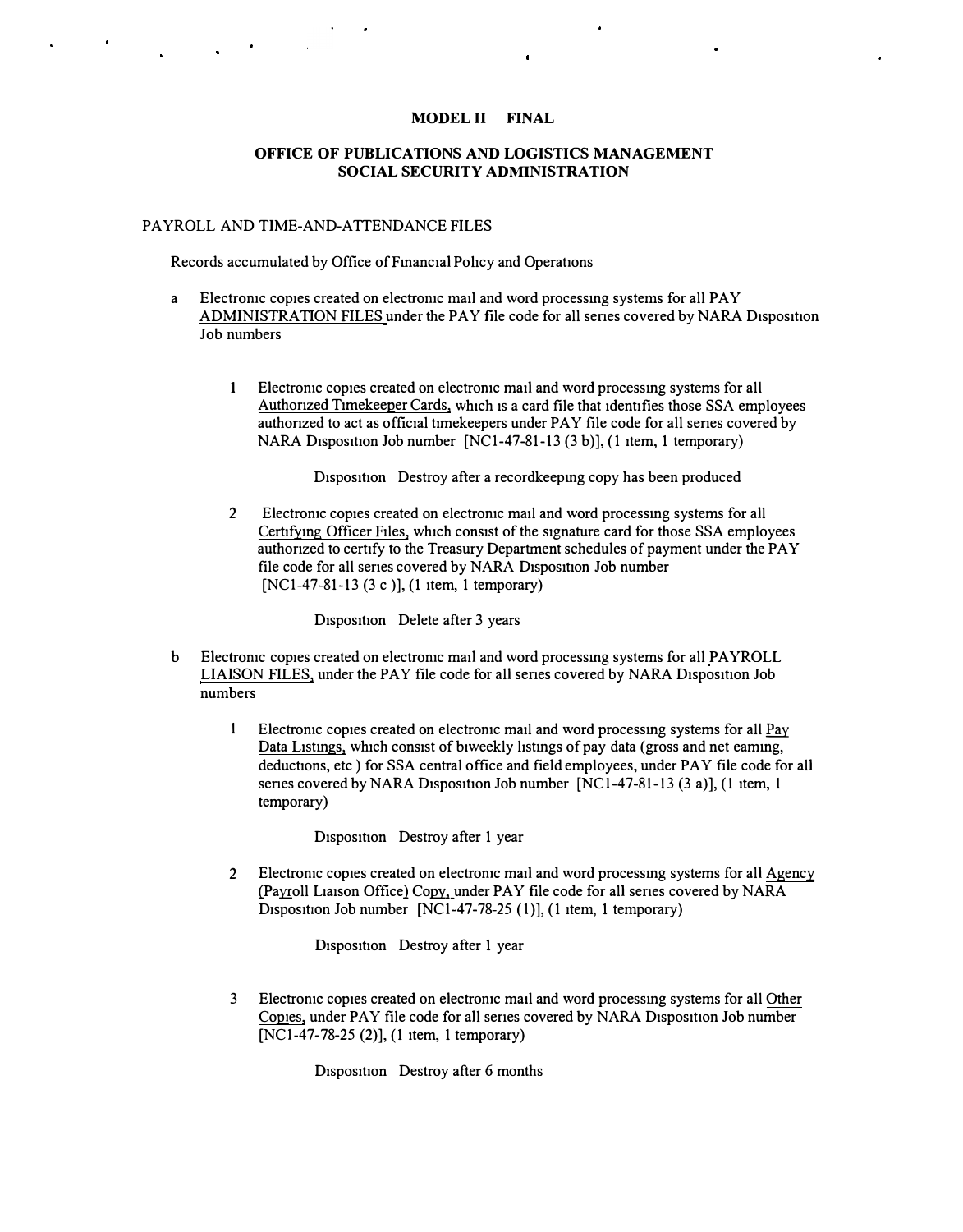4 Electromc copies created on electromc matl and word processmg systems for all Form W-2 Listings for Employees, under PAY file code for all series covered by NARA  $\overline{D}$  Disposition Job number  $\overline{[NC-47-75-16]}$  (III D ), (1 item, 1 temporary)

 $\sim$ 

D<sub>1</sub>spos<sub>1</sub>tion Destroy when superseded or canceled

*5* Electromc copies created on electromc mail and word processmg systems for all Form W-2 Listings for Employees, under PAY file code for all series covered by NARA Disposition Job number  $[NC-47-75-16$  (III E )], (1 item, 1 temporary)

Disposition Destroy when subsequent year listings are received

6 Electromc copies created on electromc matl and word processmg systems for all Timekeeper Copy, under PAY file code for all series covered by  $NARA$  Disposition Job number [NCl-47-82-14 (2 a )], (1 item, 1 temporary)

Disposition Destroy after a recordkeeping copy has been produced

7 Electromc copies created on electromc matl and word processmg systems for all Timekeeper Copy, under PAY file code for all series covered by NARA Disposition Job number  $[NC1-47-82-14(1 a)],$  (1 item, 1 temporary)

Disposition Destroy after error has been corrected

8 Electronic copies created on electronic mail and word processing systems for all Payroll Liaison Copy, under PAY file code for all series covered by  $NARA$  Disposition Job number  $[NCl-47-82-14(1 b)]$ , (1 item, 1 temporary)

Disposition Destroy when 1 year old

9 Electromc copies created on electromc matl and word processmg systems for all Other Payroll Problem Files, under PAY file code for all series covered by NARA Disposition Job number [NCl-47-81-9 (VIII F4)], (1 item, 1 temporary)

Disposition Destroy 6 months after error is resolved old

10 Electronic copies created on electronic mail and word processing systems for all Pay Authorization Allotment and Withholding Files, under PAY file code for all series covered by NARA Disposition Job number  $[\overline{NC1-47-82-1}(1)]$ , (1 item, 1 temporary)

Disposition Destroy after a recordkeeping copy has been produced

- c Electromc copies created on electromc mail and word processmg systems for all TIME AND ATTENDANCE RECORDS, under the PAY file code for all senes covered by NARA D<sub>1</sub>spos<sub>1t1</sub>on Job numbers
	- 1 Electromc copies created on electromc matl and word processmg systems for all Created in 1982 and After, under PAY file code for all series covered by  $NARA$  Disposition Job number  $[NC-47-75-22 (I J I)],$  (1 item, 1 temporary)

Disposition Destroy after a recordkeeping copy has been produced

2 Electromc copies created on electromc mail and word processmg systems for all Created in 1972 through 1981, under PAY file code for all series covered by NARA Disposition  $\overline{Job}$  number  $\overline{[NC-47-75-22 (I J 2)]}$ , (1 item, 1 temporary)